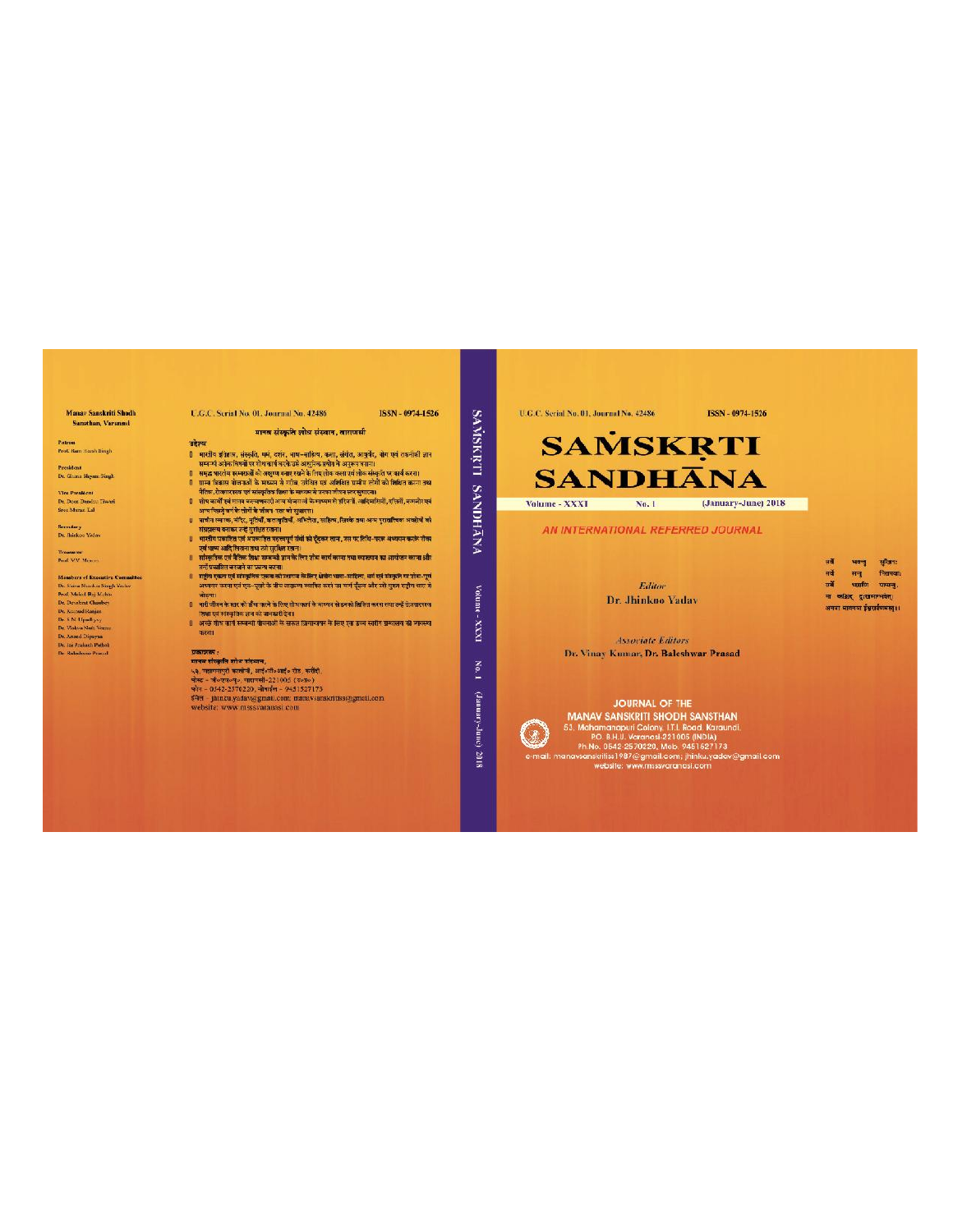# **SAMSKRTI SANDHÀNA**

**VOLUME - XXXI NO. 1 (January - June) 2018**

## *AN INTERNATIONAL REFERRED JOURNAL*



## *EDITOR* **DR. JHINKOO YADAV**

## **ASSOCIATE EDITORS DR. VINAY KUMAR, DR. BALESHWAR PRASAD**

### **JOURNAL OF THE MANAV SANSKRITI SHODH SANSTHAN** *53, Mahamanapuri Colony, I.T.I. Road, Karaundi, P.O. B.H.U.*

*Varanasi-221005 (INDIA) Ph.No. 0542-2570220, Mob. 9451527173 e-mail:* manavsanskritiss1987@gmail.com; jhinku.yadav@gmail.com

*website:* www.msssvaranasi.com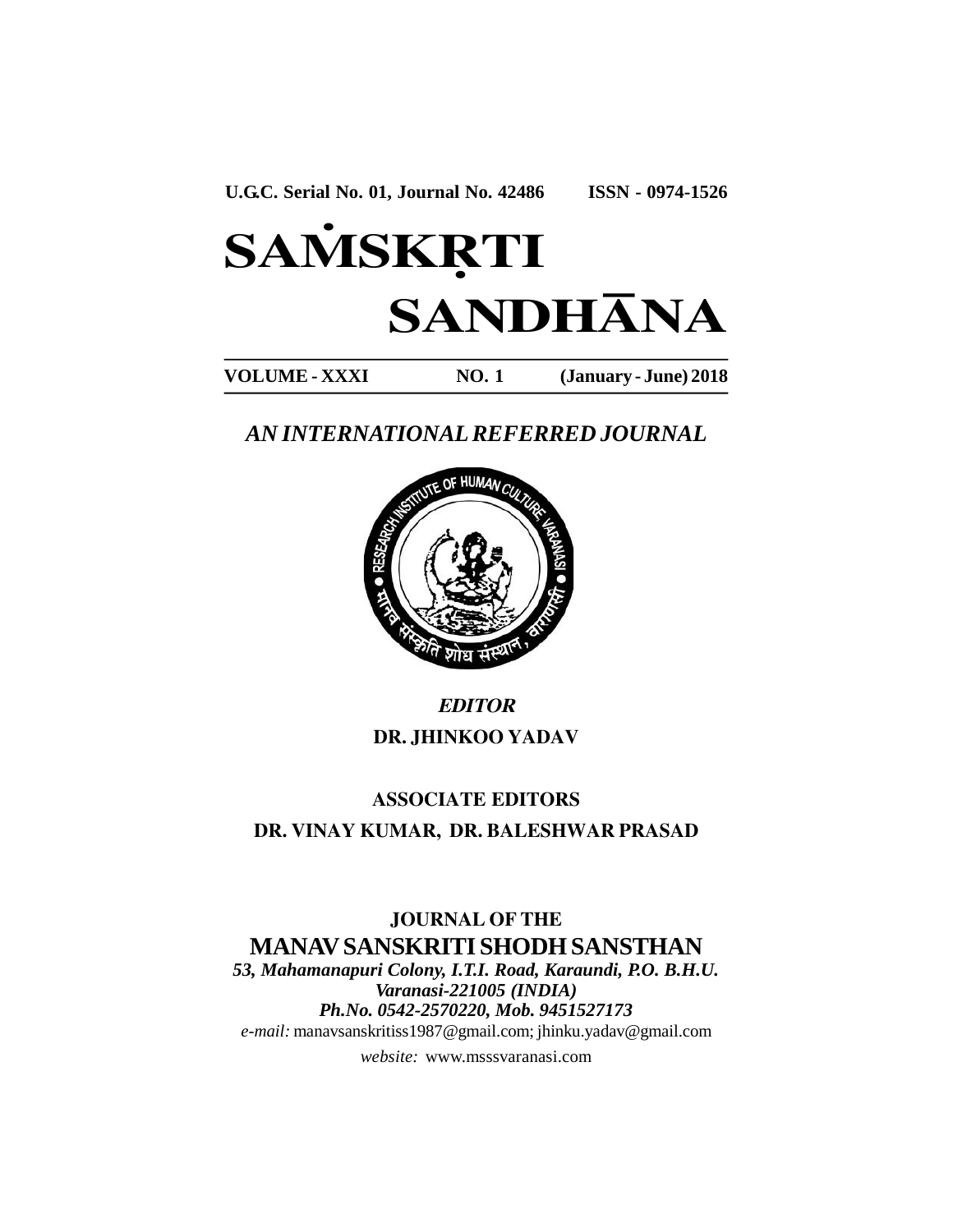#### **EDITORIAL BOARD**

Prof. Balram Singh, (USA) Prof. Andrea Loseries (Austria) Prof. A.L. Katonis (Greek) Prof. Anura Manatunga (Sri Lanka) Prof. R.H. Singh, Varanasi (India) Prof. Om Prakash, Allahabad (India) Prof. Vibha Tripathi, Varanasi (India) Prof. J.N. Pal, Allahabad (India) Prof. P.D. Singh, Varanasi (India) Dr. B.R. Mani (D.G.), National Museum, New Delhi (India) Prof. A.K. Rai, Varanasi (India) Dr. J.B. Shah, Ahmedabad, (India) Prof. Vibha Upadhyaya, Jaipur (India) Prof. Bimalendra Kumar, Varanasi (India) Prof. R.P. Pandey, Gwalior (India) Prof. Mohd. Naseem, Varanasi (India) Prof. D.K. Ojha, Varanasi (India) Dr. G.L. Meena, New Delhi (India)

#### **ISSN-0974-1526**

#### $\odot$  सचिव, मानव संस्कृति शोध संस्थान,

- $53$ , महामनापुरी कालोनी, आई०टी०आई० रोड, करौंदी,
- पोस्ट बी०एच०यू०, वाराणसी- $221005$  (उ०प्र०)
- फोन 0542-2570220, मोबाईल 9451527173
- ईमेल manavsanskritiss1987@gmail.com; jhinku.yadav@gmail.com
- yesJe *www.msssvaranasi.com*

#### **Annual Subscription**

- a. Individual
	- i. Three Years Rs. 5,000 (Five thousand only)
	- ii. Five Years Rs. 7,000 (Seven Thousand only)
	- iii. Seven Years Rs. 15,000 (Fifteen Thousand only)
- b. Institutional
	- i. Annual Rs. 2,500 (Two Thousand Five Hundred Only)
	- ii. Three Years Rs. 7,000 (Seven Thousand only)
	- iii. Five Years Rs. 12,000 (Twelve Thousand only)

Foreign annual membership registration fee \$ 50

#### *अक्षर संयोजन :*

**रमेश चन्द्र, चितईपुर, वाराणसी** 

*cegõkeâ :*

### **श्री महावीर प्रेस,** भेलूपुर, वाराणसी

*Facts stated and opinions expressed are entirely those of the authors, the Manav Sanskriti Shodh Sansthan, Varanasi, accepts no responsibility for them.*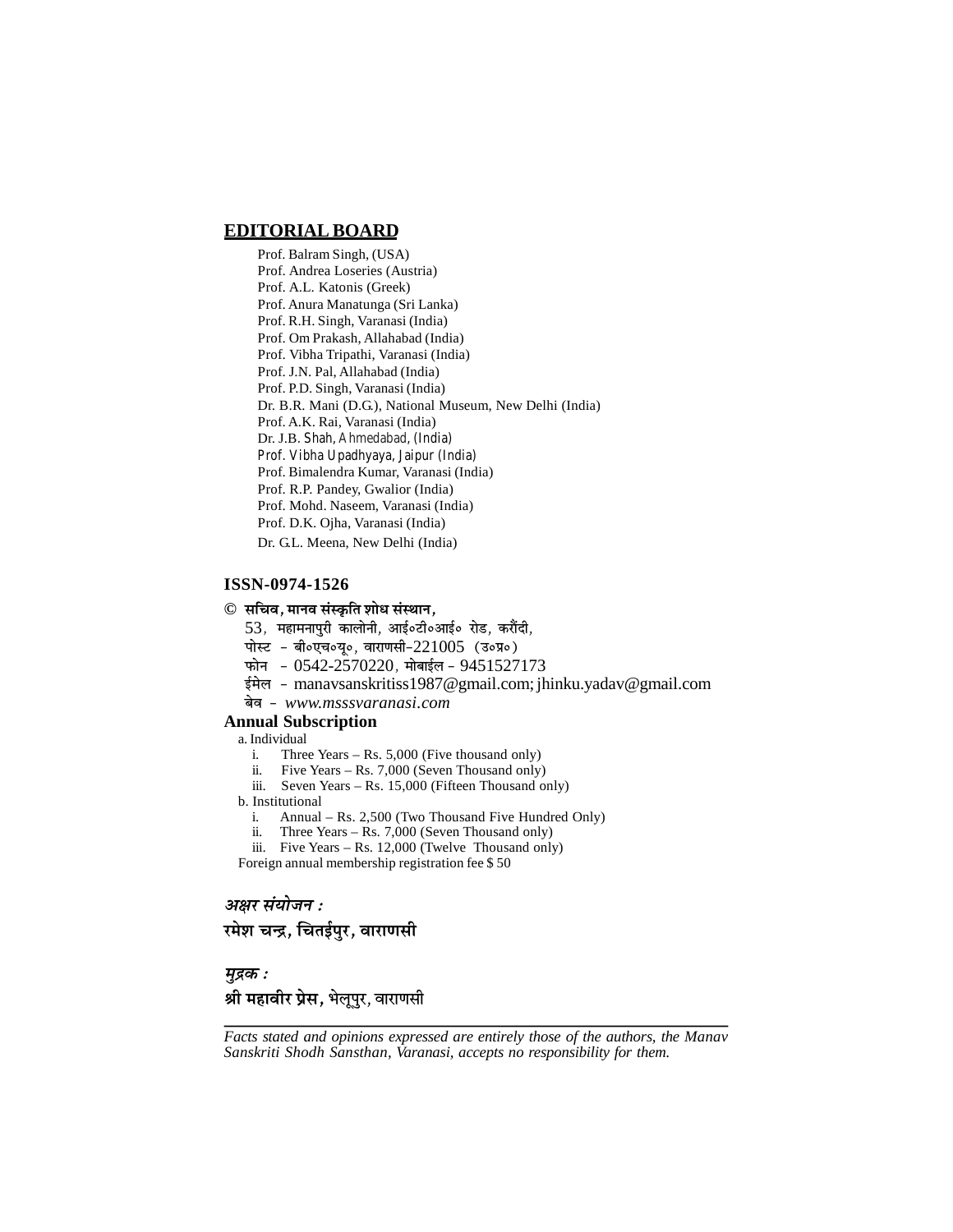## विषयानुक्रमणिका

## Content

|    |                                                                                                                                    | Page Nos. |  |  |
|----|------------------------------------------------------------------------------------------------------------------------------------|-----------|--|--|
|    | Editorial                                                                                                                          | $i$ -iii  |  |  |
| 1. | International Seminar on Foreign Interactions<br>And Globalization of Indian Art and Culture From                                  |           |  |  |
|    | Vedic to Modern Times, Keynote Address<br>Om Prakash                                                                               | $1-36$    |  |  |
| 2. | Indian Rock Art with Special Reference to                                                                                          |           |  |  |
|    | North-central India<br>J.N. Pal                                                                                                    | 37-54     |  |  |
| 3. | Did the weights and measures of the Indus Valley                                                                                   |           |  |  |
|    | civilization have impact?<br>Mohd.Naseem                                                                                           | 55-58     |  |  |
| 4. | Cultural Relations Between India and Eastern Arabia During Sadeq<br>Bronze Age: In Light of New Archaelogical Evidence<br>Mohammed |           |  |  |
|    | Rawdhan and Prabhakar Upadhyay                                                                                                     | 59-71     |  |  |
| 5. | Mahendra Nath Singh<br>Vedas, Environment and Pollution                                                                            | 72-77     |  |  |
| 6. | भागवत पुराण में अष्टाङ्ग योग : एक दृष्टि<br>गोपाल लाल मीना                                                                         | 78-89     |  |  |
| 7. | Hellenistic Influence on the Development of                                                                                        |           |  |  |
|    | Gandharan Buddhism<br>Vinay Kumar                                                                                                  | 90-108    |  |  |
| 8. | Influence of Foreign Art on Mauryan Art and Heritage:                                                                              |           |  |  |
|    | A Brief Study<br>Sweta                                                                                                             | 109-115   |  |  |
| 9. | The Indo-Greek Seals & Sealings From Kashi-Rajghat                                                                                 |           |  |  |
|    | Pragya Srivastava                                                                                                                  | 116-125   |  |  |
|    | 10. A Study of Buddhist Education System in                                                                                        |           |  |  |
|    | India and Its Globalization in Tibet<br>Bimalendra Kumar                                                                           | 126-133   |  |  |
|    | 11. Samye Monastery: Imitation of Odantapuri                                                                                       |           |  |  |
|    | Mahavihara<br>GK.Lama                                                                                                              | 134-141   |  |  |
|    | 12. Buddhist Grottoes Art of India and China<br>Anukriti &                                                                         |           |  |  |
|    | (A Comparative Study)<br>Aekta Bisht                                                                                               | 142-149   |  |  |
|    | 13. प्राचीन भारत के विदेशी शासक एवं भारतीय संस्कृति<br>सीमा मिश्रा                                                                 | 150-154   |  |  |
|    | 14. The Influence of Pala Art in the Sculptures of                                                                                 |           |  |  |
|    | Zanabazar<br>Andrea Loseries                                                                                                       | 155-165   |  |  |
|    | 15. Understanding Adoption and Diffusion of Cultures in the                                                                        |           |  |  |
|    | Light of Medieval Indian Numismatics<br>Danish Moin                                                                                | 166-173   |  |  |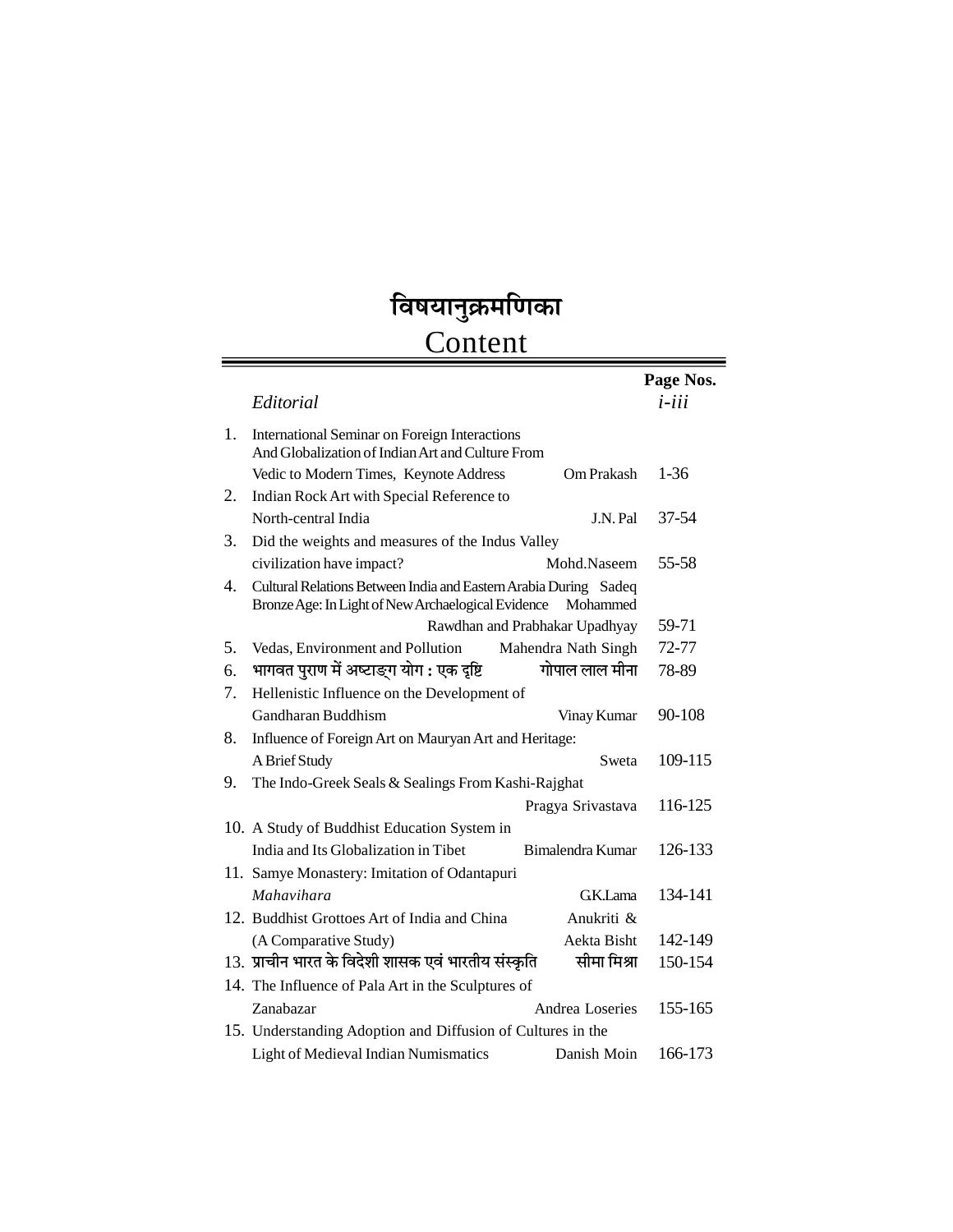| 16. मुगलकालीन लघुचित्र परम्परा पर ईरानी कला का प्रभाव एकता बिश्ट                                    |                           |         |
|-----------------------------------------------------------------------------------------------------|---------------------------|---------|
|                                                                                                     | एवं अजय जोशी              | 174-181 |
| 17. अमीर खुसरो की पर्यावरण सम्बन्धी अवधारणा : भारत एवं                                              |                           |         |
| खुरासान के विशेष सन्दर्भ में                                                                        | गुंजन राय                 | 182-187 |
| 18. Development of Art of Calligraphy in Medieval Kashmir                                           |                           |         |
|                                                                                                     | Sonam Salaria             | 188-192 |
| 19. India's Global Contributions in the Field of Science                                            |                           |         |
| and Technology in Ancient India                                                                     | Anil Kumar                | 193-211 |
| 20. Interactive Process of Islamic and Indian                                                       |                           |         |
| Scholar in Globalization World                                                                      | Anand Prasad Mishra       | 212-223 |
| 21. A.K. Coomaraswamy's Contribution to Globalize<br>Indian Art and Culture in the Early Decades of |                           |         |
| the Twentieth Century                                                                               | Vipul Tiwari              | 224-232 |
| 22. चीनी कला परम्परा में भारतीय प्रभाव (तुनहुआंग और यूलिन                                           |                           |         |
| की गुफाओं के विशेष सन्दर्भ में)                                                                     | नन्द कुमार मिश्रा 233-237 |         |
| 23. Tibetans in 'Noble Land of India: Integrating<br>Buddhist Culture and Ideology in Cope with     |                           |         |
| <b>Refugee Distress</b>                                                                             | Lhamo Tso $238-266$       |         |
|                                                                                                     |                           |         |

 $\ast$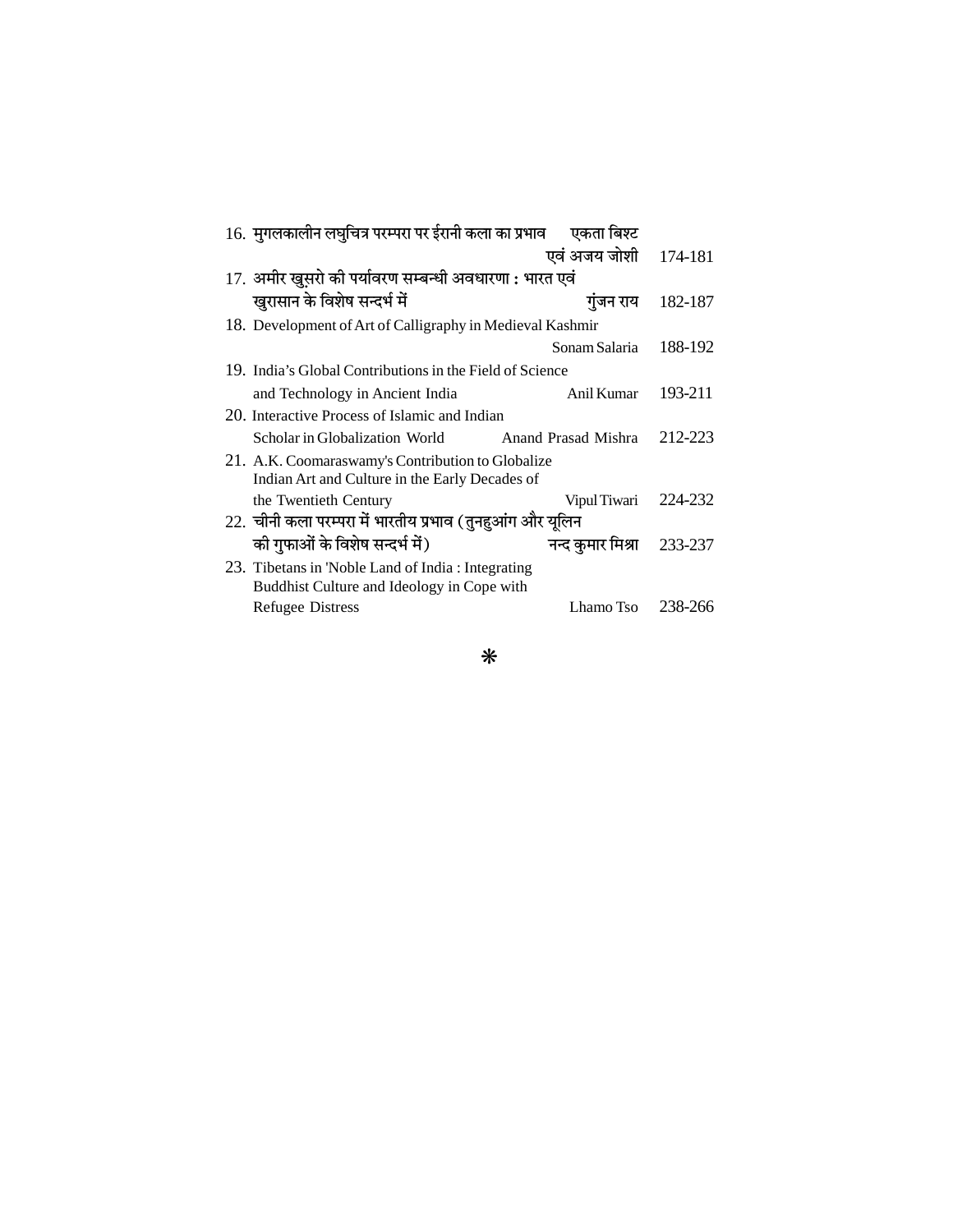## *Editorial*

*Present publication is an International referred Journal SaAsk[ti Sandhāna Vol. XXXI, No. 1, (January – June) 2018 of Manava SaAsk[ti Sandhāna Shodh Sansthan, Varanasi. All the Research papers are the collection of the paper presented in an International Seminar on "Foreign Interactions and Globalization of Indian Art and Culture*

*(From Vedic to Modern Times)" organized by Manav Sanskriti Shodh Sansthan, Varanasi and National Museum Institute of History of*  $A$  r t  $A$  to 10<sup>th</sup> to 10<sup>th</sup>

#### *April,2018.*

*India has seen many ups and downs from Early Vedic Age to Present times. Primarily our Vedic Society was based on pastoral culture which is known as Aranya Sanskriti. This Vedic Aranya* . .*Sanskriti was nourished in the lap of nature. Vedic people got the life and inspirations from their natural companions like, Sun, Moon, Air, Water, Trees, Plants, Rivers, Mountain, and Forests, etc. The innumerable bounties they produced in plenty had proved god-sent boons for all walks of their lives as Nature gives life and energy to all creatures of the world without any partiality, barrier and distinction. Free access and plenty to have as much as one needs without any restrictions turned Indians from the Vedic times onward liberal to the core of their hearts which led to the proclamation GoejÛeefjleeveeb leg yemegOewJe* **कुटम्बकम** as the basic value of their life and character. Self-cultivated *sense of justice, fairness and good conscience subsumed into a broad renouncing outlook (lesve lÙeòesâve YegbpeerLeeŠ cee ie=OeeŠ keâmÙeefJeÂOeveced), as broad as that of the bountiful Nature admitting to its motherly care not only the entire humanity but also all the creatures of the Universe had become the supreme ideal of their lives. There was no place for inequality, distinctions of caste and creed in this holistic world view. They believed in continuity and change absorbing balance rather than in sharp breaks, success and defeats.*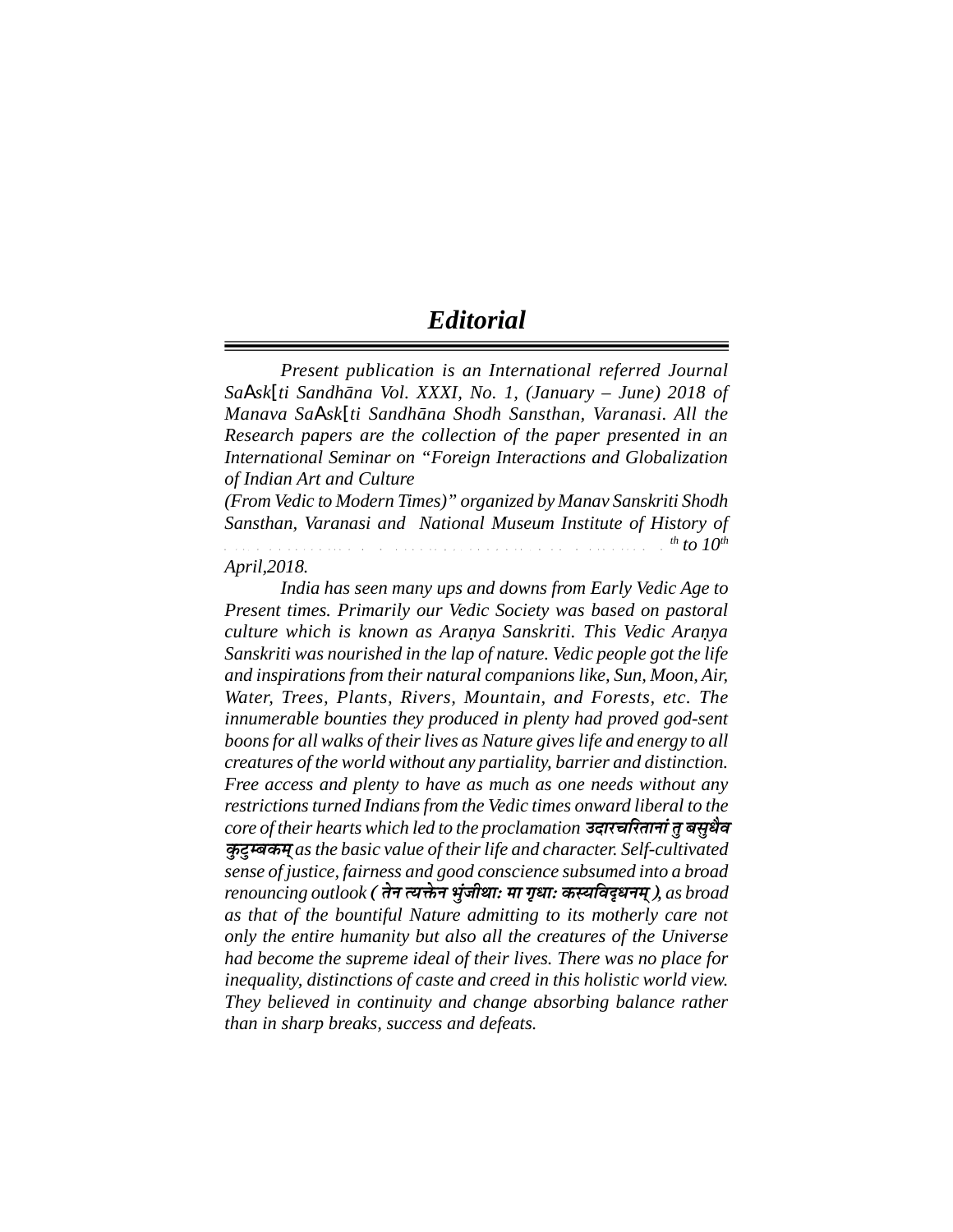*This generosity and lack of killing spirit embedded in Indian character was often interpreted as inherent weakness and encouraged foreign hordes to enter the Indian territories by force and also by peaceful immigrations and ultimately elected to become the inseparable part of this country's human and social fabric, differences notwithstanding, as inherent in bio-and-cultural diversity, honored and appreciated rather than beguiled and condemned. Such was the confidence inspiring ethos enlivened by sharing spirit as its very basis. This led to the exchange views, knowledge, techniques, participation in inland and long distance trade and spread of trading diaspora in India and outside world. Excavated materials of Harappa, Mohenjodaro, Kalibangan of Saindhav Region, etc. also supply us ample information about the trade and commerce of Indian people with many foreign traders of different Asian countries which enriched our Indian economy with happier and advanced life. Historical records also reveal the fact that after the invasion of Alexender the great, cultural exchanges of Indian with Greeks or Yavanas acquired a rapid momentum which resulted into matrimonial relationship with Seleucus of Yunan and Chandragupta Maurya of Pataliputra. Megasthanese of Yunan visited India and gave detailed description of Indian life in his famous book 'Indica'.*

*After Chandragupta Maurya, Emperor Asoka sent his son Mahendra and daughter Sanghmitra to Lanka to spread the teachings of Lord Buddha. Due to this missionary approach many Asian countries like Tibet, Sri Lanka, Myanmar, Thailand, Malaya, China, Japan adopted Buddhism. In First century B.C. Yavana ruler Minander also adopted Buddhism. Milind Panho (Questions of Minander) is a famous Buddhist text regarding the adoption of Buddhism by Minander. In the same way Kushan ruler Kanishka I of the Yuchi Chief from China, who ruled over India also adopted Buddhism which resulted into wide spread of Buddhism in Sri Lanka, Myanmar, China, Japan, Malaysia, etc. and people of different countries visited India, shared their views, knowledge, techniques, etc. Needless to say, India's Gandhar Art is an offshoot of Indian and Hellenistic interactions. The emergence of the Mahayan Buddhist sect in the fourth Buddhist Council during the time of Kanishka I, Buddhism became more popular among a large number of people of the world which also opened the doors for image worship in Buddhism, Jainism, Brahmanism and most of religious sects of Indian and Foreign*